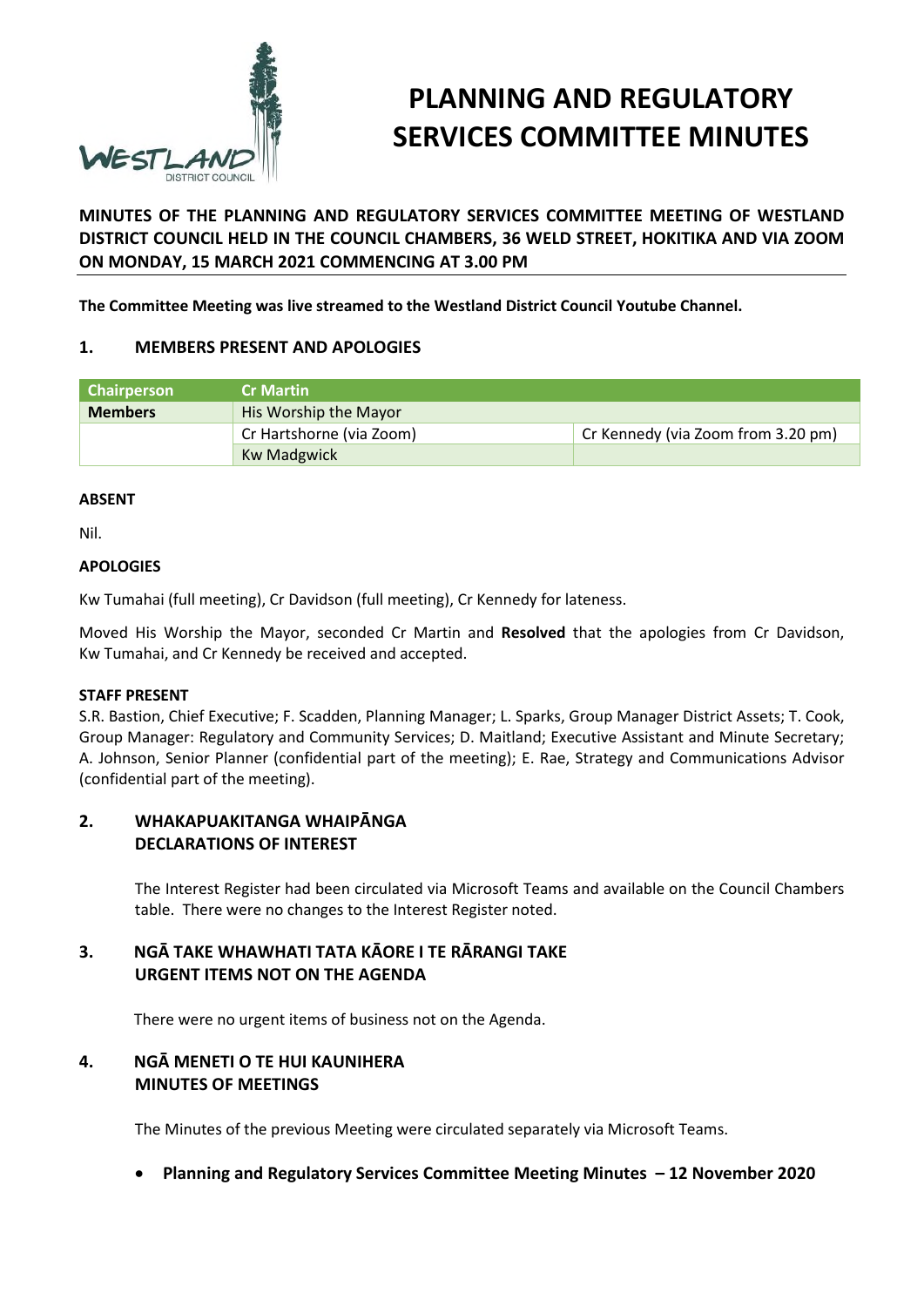Moved His Worship the Mayor, seconded Cr Martin and **Resolved** that the Minutes of the Planning and Regulatory Services Committee Meeting held on the 12 November 2020 be confirmed as a true and correct record of the meeting.

The Chair approved that his digital signature be added to the confirmed Planning and Regulatory Services Meeting Minutes of the 12 November 2020.

#### **5. ACTION LIST**

The Planning Manager spoke to the Action List and provided the following updates:

#### **Town Centre Draft Plan**

The Planning Manager advised that the Town Centre Draft Plan is being worked on in the background and is working to get that compiled and out for discussion with the Committee, and after that out for community engagement and consultation.

The Chair asked that the Town Centre Draft Plan be a standing item for discussion matters.

Moved Cr Hartshorne, seconded His Worship the Mayor and **Resolved** that the updated Action List be received.

# **6. NGĀ TĀPAETANGA PRESENTATIONS**

Nil.

# **7. PŪRONGO KAIMAHI STAFF REPORTS**

#### **Standing Items: Current Projects**

*There was no formal staff report in respect to this matter.* 

The Planning Manager spoke to this item and advised the purpose of the verbal report is to update the Committee on the following projects:

#### **Town Centre Plan**

 The Planning Manager advised that there is still work being done on drafting the town centre strategy.

#### **Revell Street**

 This is a work in progress and is very temporary. Feedback has been received to date and work is currently being done to complete the timber planters to delineate the ends of the eating areas, and separate off the pedestrian area from the vehicle way. There will be more seating areas going in, and larger no-campervan signs have been ordered and will be installed. A Council email address has been set up to receive feedback regarding Revell Street.

#### **Hamilton Street**

 Cr Martin noted that Hamilton Street currently has parallel parking on both sides of the street, is a very wide street that has potential for considerable development in the future, and advised parking in this street could be addressed in the future.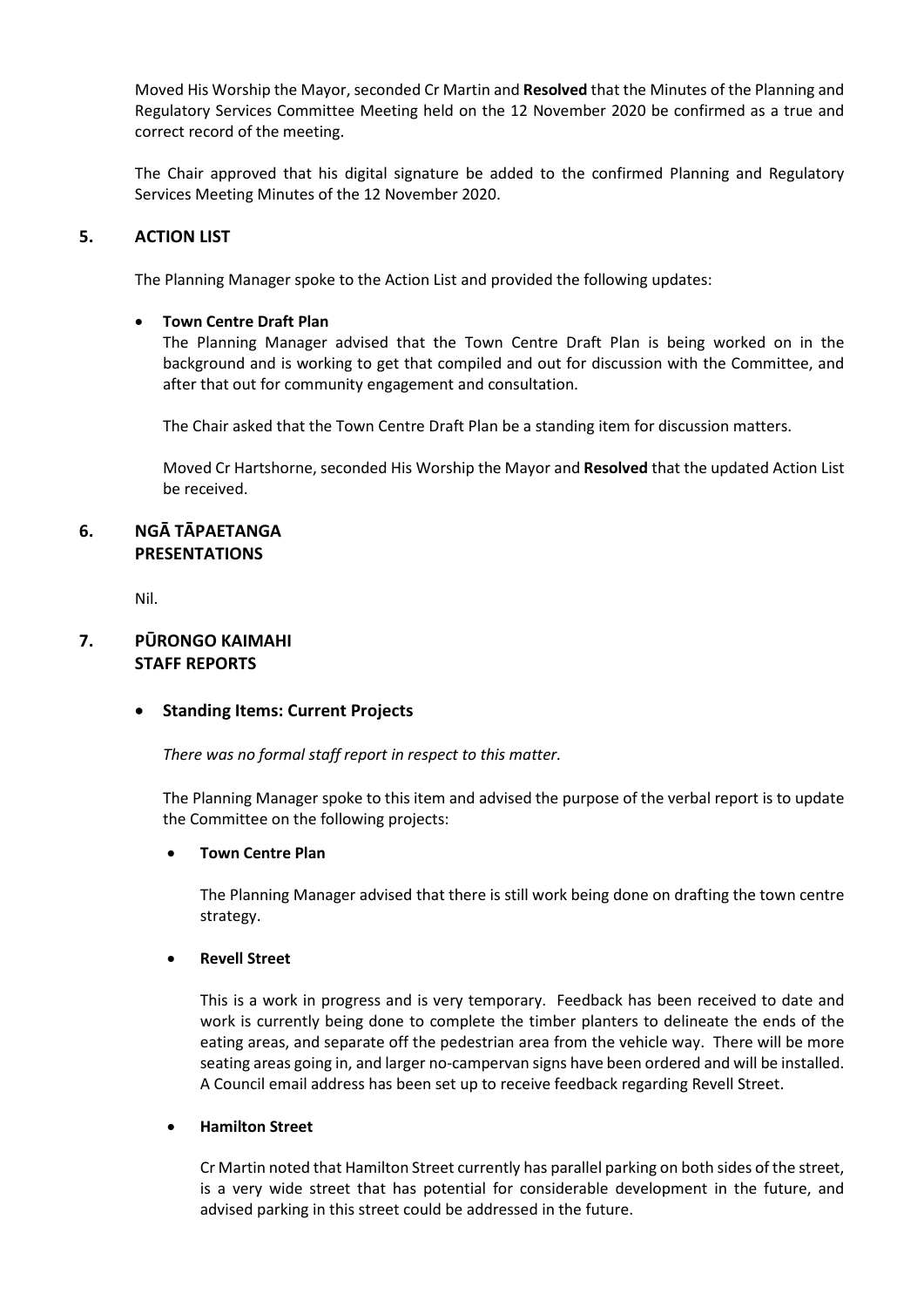#### **Dedicated Pedestrian Crossings**

 The Chair advised that Hokitika appears to be the only town that does not have dedicated pedestrian crossings, and asked that some work be undertaken to investigate adding pedestrian crossings in the Central Business District.

#### **Interpretation Panels for the Town Centre**

 The Chief Executive advised that this item of work has been delayed, and will be progressed by a consultant in April 2021.

#### **Hokitika Racecourse and Cass Square**

 The Planning Manager advised that work that happens at the Hokitika Racecourse will effect what happens at Cass Square. Stakeholder meetings have been held during the last month with sporting users of Cass Square and also the users at the Hokitika Racecourse and a discussion document will be put out for feedback on the proposals, after which time, concept plans will be put together.

*Cr Kennedy joined the meeting at 3.20 pm and apologised for lateness.* 

#### **Consent applications received and consents granted**

The Planning Manager advised that since the last Committee meeting, there have been 51 consents received with 28 of those consents having been granted. Land Information Memorandums are still coming in, largely for Hokitika, but throughout Westland District in general.

 The Group Manager: Regulatory and Community Services advised that in terms of building consents, the only commercial applications are those prior to COVID-19.

#### **Mining Consent Applications: Process update around legal road**

 The Planning Manager advised that work is underway with Destination Westland and the West Coast Regional Council on Westland District Council receiving a copy of any access agreements for affected party approvals for mining of legal road. The Chair requested that the Planning Manager provide the Committee with an email update regarding the above matter and asked that the procedure be tabled at the next Committee meeting.

Moved Cr Kennedy, seconded His Worship the Mayor and **Resolved** that the verbal update from the Planning Manager be received and accepted.

Cr Martin advised that at the conclusion of the meeting, the Committee will workshop the following items:

- Te Tai Poutini Plan One District Plan
- Jackson Bay Wharf and carparking
- Specified zoning areas
- Carparking and signage in the District.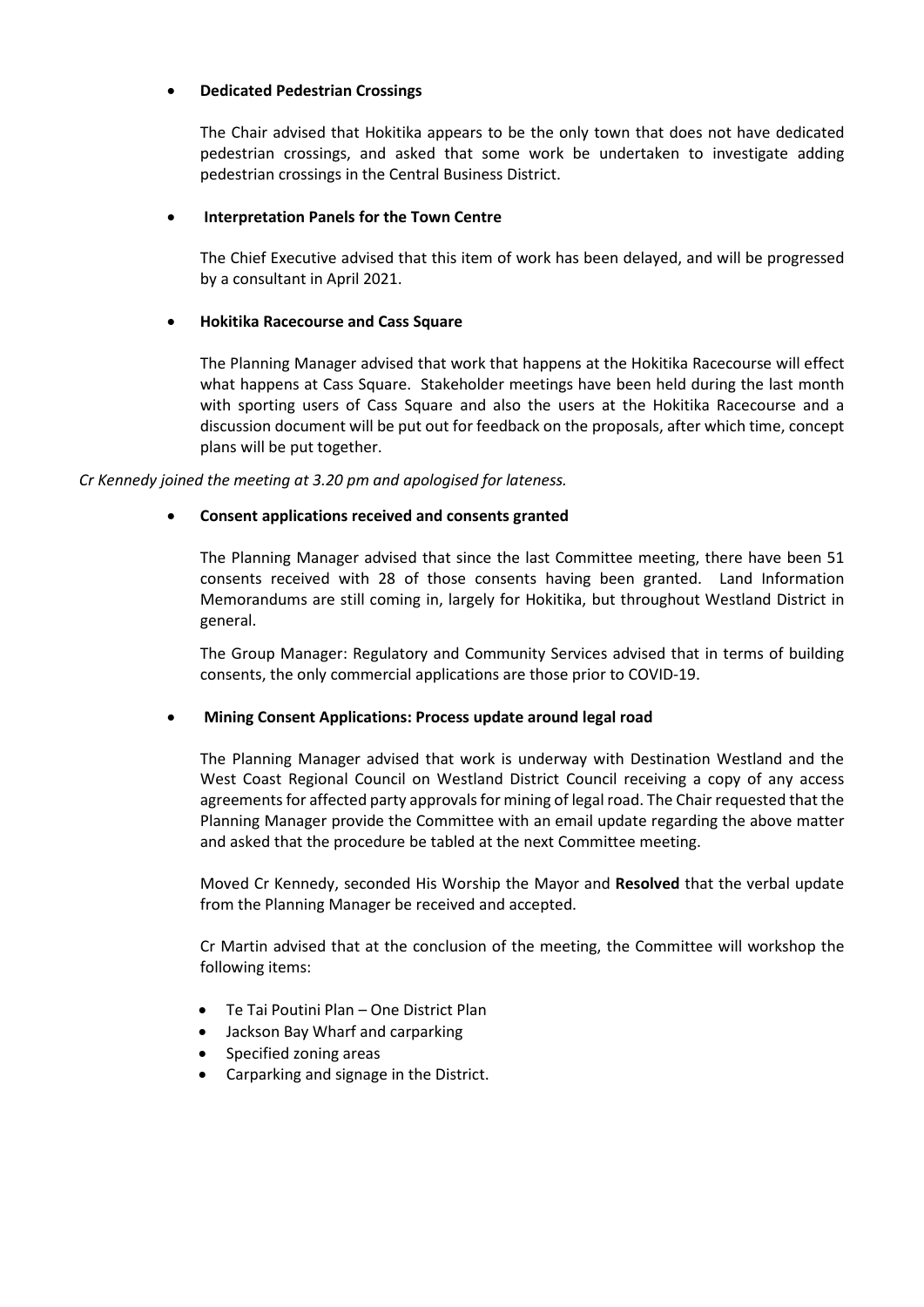# **8. KA MATATAPU TE WHAKATAUNGA I TE TŪMATANUI RESOLUTION TO GO INTO PUBLIC EXCLUDED**

(to consider and adopt confidential items)

 Moved Cr Kennedy, seconded His Worship the Mayor and **Resolved** that the Planning and Regulatory Services Committee confirm that the public were excluded from the meeting in accordance with Section 48, Local Government Official Information and Meetings Act 1987 at 3.39 pm.

The general subject of the matters to be considered while the public are excluded, the reason for passing this resolution in relation to each matter and the specific grounds under Section 48(1) of the Local Government Official Information and Meetings Act 1987 for the passing of the resolution are as follows:

| <b>Item</b><br>No. | subject<br><b>General</b><br><b>of</b><br>each matter to<br>be<br>considered | Reason for passing<br>resolution<br><b>this</b><br><b>in</b><br>relation<br>to<br>each<br>matter | Ground(s) under Section 48(1) for the<br>passing of this resolution                                                                                                                                                      |
|--------------------|------------------------------------------------------------------------------|--------------------------------------------------------------------------------------------------|--------------------------------------------------------------------------------------------------------------------------------------------------------------------------------------------------------------------------|
| 1.                 | Confidential Minutes-<br>12 November 2020                                    | Good<br>reasons<br>to<br>withhold exist under<br>Section 7                                       | That the public conduct of the relevant<br>part of the proceedings of the meeting<br>would be likely to result in the disclosure<br>of information for which good reason or<br>withholding exists.<br>Section $48(1)(a)$ |
| 2.                 | Three Mile Subdivision                                                       | Good<br>reasons<br>to<br>withhold exist under<br>Section 7                                       | That the public conduct of the relevant<br>part of the proceedings of the meeting<br>would be likely to result in the disclosure<br>of information for which good reason or<br>withholding exists.<br>Section $48(1)(a)$ |

This resolution is made in reliance on sections 48(1)(a) and (d) of the Local Government Official Information and Meetings Act 1987 and the particular interests or interests protected by section 7 of that Act, which would be prejudiced by the holding of the relevant part of the proceedings of the meeting in public are as follows:

| Item No. | <b>Interest</b>                                                                                                                                                                                                                                                                            |
|----------|--------------------------------------------------------------------------------------------------------------------------------------------------------------------------------------------------------------------------------------------------------------------------------------------|
|          | Protect information where the making available of the information:<br>Would disclose a trade secret; and<br>(i)<br>(ii)<br>would be likely unreasonably to prejudice the commercial position of the person who<br>supplied or who is the subject of the information.<br>(Section 7(2)(b)). |
|          | Enable any local authority holding the information to carry on, without prejudice or<br>disadvantage, negotiations (including commercial and industrial negotiations).<br>(Section 7(2)(i))                                                                                                |
|          | Maintain legal professional privilege.<br>(Section $7(2)(g)$ ).                                                                                                                                                                                                                            |